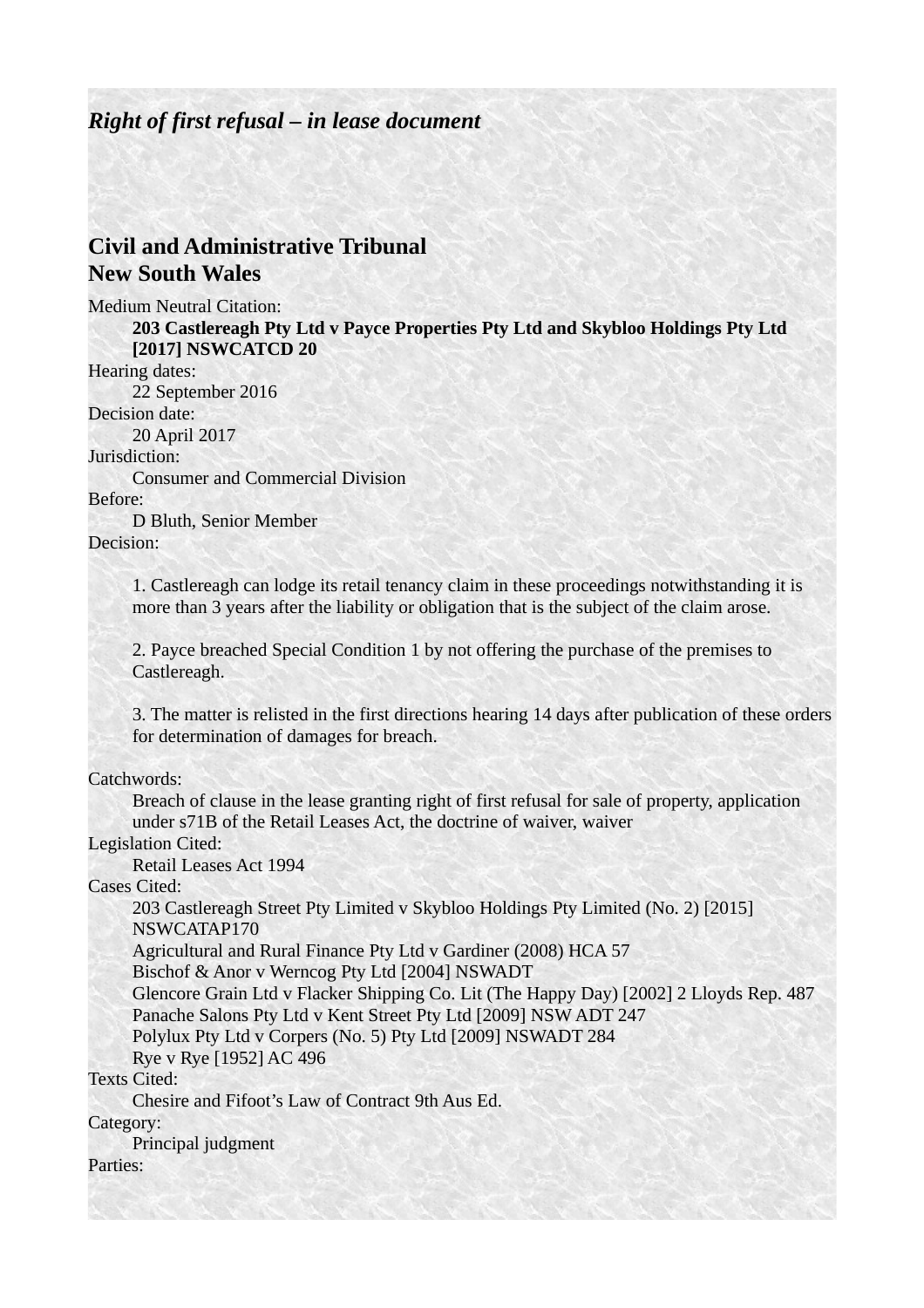203 Castlereagh Pty Ltd (Applicant) Payce Properties Pty Ltd (1st Respondent) Skybloo Holdings Pty Ltd (2nd Respondent) Representation: Counsel: Leo Gorr (1st Respondent) Mr J Salama (2nd Respondent) Solicitors: Colin Biggers Paisley (1st Respondent) Osbornes (2nd Respondent) Agent: Retail Leases Doctor (Applicant) File Number(s): COM 14/36505 Publication restriction: Nil

### **REASONS FOR DECISION**

- 1. The applicant, 203 Castlereagh Pty Ltd (**Castlereagh**), entered into an agreement for lease and subsequently a lease with the first respondent, Payce Properties Pty Ltd (**Payce**), in respect of premises at shop [\*\*\*] Road, Homebush Bay (**the premises**) on or about 25 January 2010 (**the Lease**).
- 2. Subsequently, Payce sold the premises to the second respondent, Skybloo Holdings Pty Ltd (**Skybloo**). Special Condition 1 in Item 14 of the Lease provided that Payce must not sell, transfer or otherwise dispose of the premises during the period 18 July 2010 to 17 July 2011 unless Payce first offered to sell the premises to Castlereagh (**Special Condition 1**).
- 3. Payce and Skybloo exchanged contracts on or about 6 or 7 June 2011 and settlement was effected on 7 June 2011. Therefore, the sale of the premises occurred within the relevant period referred to in Special Condition 1. Payce did not offer the premises for sale to Castlereagh.
- 4. Castlereagh filed an Application for Original Decision seeking certain orders in relation to the consequence of the sale of the premises to Skybloo, being the transfer of the premises from Skybloo to Castlereagh as if the offer to purchase was made and accepted, and in the alternate, damages and costs.
- 5. There has been a significant amount of litigation between the parties. This particular claim was heard by the Tribunal on 22 September 2016. Mr Haney Soltan, lay advocate, appeared on behalf of Castlereagh, Mr Leo Gor of Counsel appeared on behalf of Payce and Mr J Salama of Counsel appeared on behalf of Skybloo.

## **Background**

6. The Directors at the relevant time were then Mr Usama Maqableh and Mr Hassan Ali Maqableh. Sometime in 2010, Castlereagh and Payce entered into an agreement for lease for the premises. The agreement for lease identified Mr Tim Breene of Breene & Breene,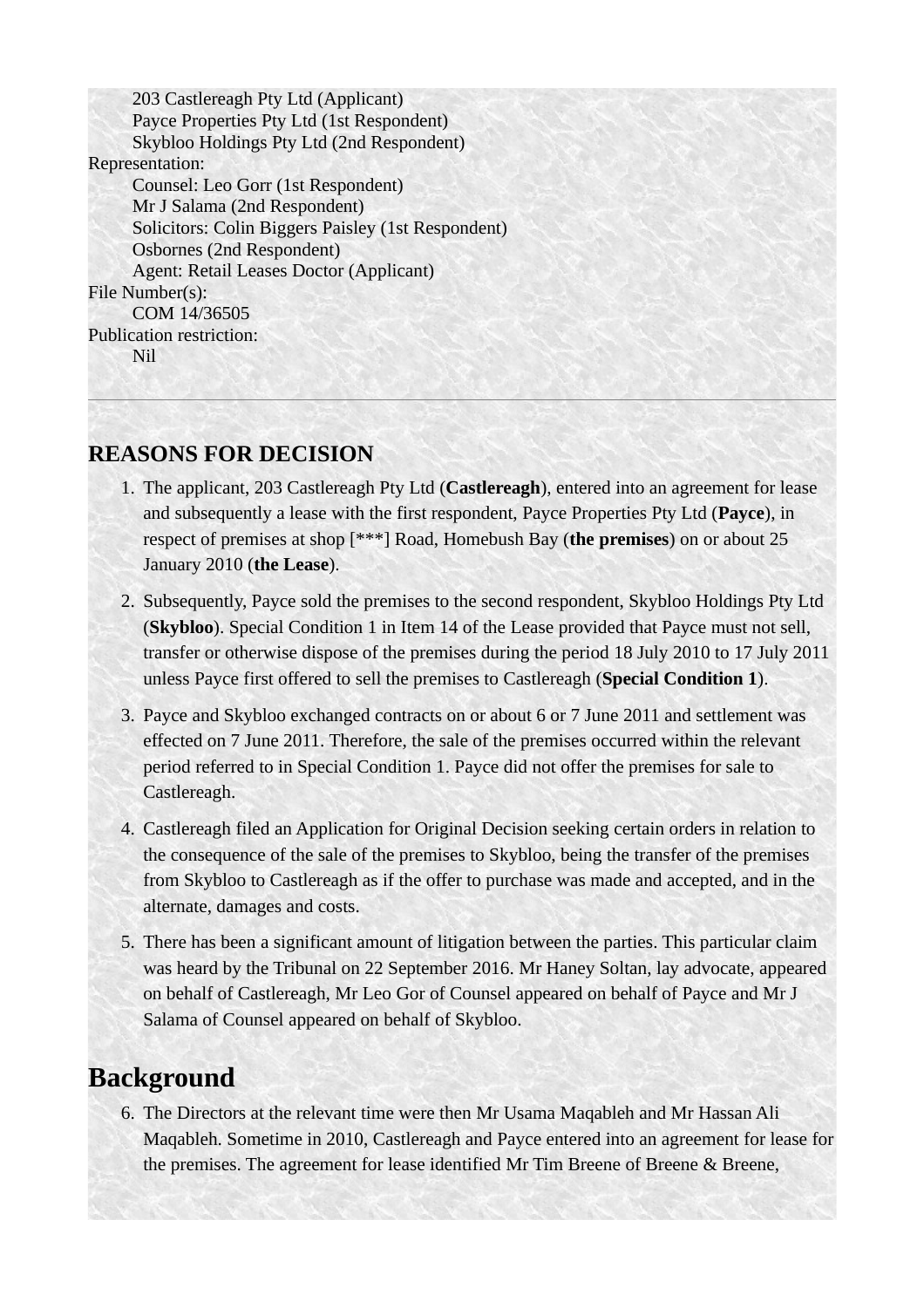solicitors, as solicitors for Castlereagh and Mr Mark Morgan and Rebecca Breene of Morgan Lewis Pty Limited, as solicitors for Payce.

- 7. Shortly thereafter Castlereagh and Payce executed the Lease for the premises. At the time of execution, the commencing and terminating dates were left incomplete. There was a dispute between the parties regarding these dates and the issue was resolved by the Tribunal determining that the commencing date was 18 July 2010 (*203 Castlereagh Street Pty Limited v Skybloo Holdings Pty Limited (No.2)* [2015] NSW CATAP)
- 8. The Tribunal notes the following items from a reading of the Lease:
- 1. The address for Castlereagh is PO Box 4089, Sydney 2001.
- 2. The Lease granted Castlereagh an option to extend for a further 4 years.
- 3. Mr Usama Maqableh is described as the covenator in Item 13 of Annexure A.
- 4. There was a requirement to provide a bank guarantee in favour of Payce, as lessor.
- 5. Item 14 of Annexure A contains Special Condition 1 which is on the following terms:

#### Special Condition 1 Right of First Refusal

(a) the lessor must not sell, transfer or otherwise dispose of the premises during the period commencing on the commencing date and expiring on the first anniversary of the commencing date unless the lessor first offers to sell the premises to the lessee by executing and delivering to the lessee a contract detailing the price, and the terms and conditions on which the lessor intends to sell, transfer or dispose of the premises;

(b) if the lessee does not accept the lessor's offer to sell the premises by delivering to the lessor within 15 business days after receipt of the contract executed by the lessor:

- (i) the contract executed by the lessee; and
- (ii) a cheque for the deposit made payable to the lessor;
	- then:
- (iii) the lessee will be deemed to have rejected the lessor's offer to sell the premises;
- (iv) the lessor's offer to sell the premises will be deemed to have been withdrawn; and
- (v) the lessor will be free to sell the premises to any other person.

6. Clause 14.3 of the Lease provides:

14.3 Waiver

Any right by, or arising upon, default under this lease, or upon an event of default, is not waived by:

- (1) a failure to exercise;
- (2) a delay in exercising, or
- (3) a partial exercise of that right.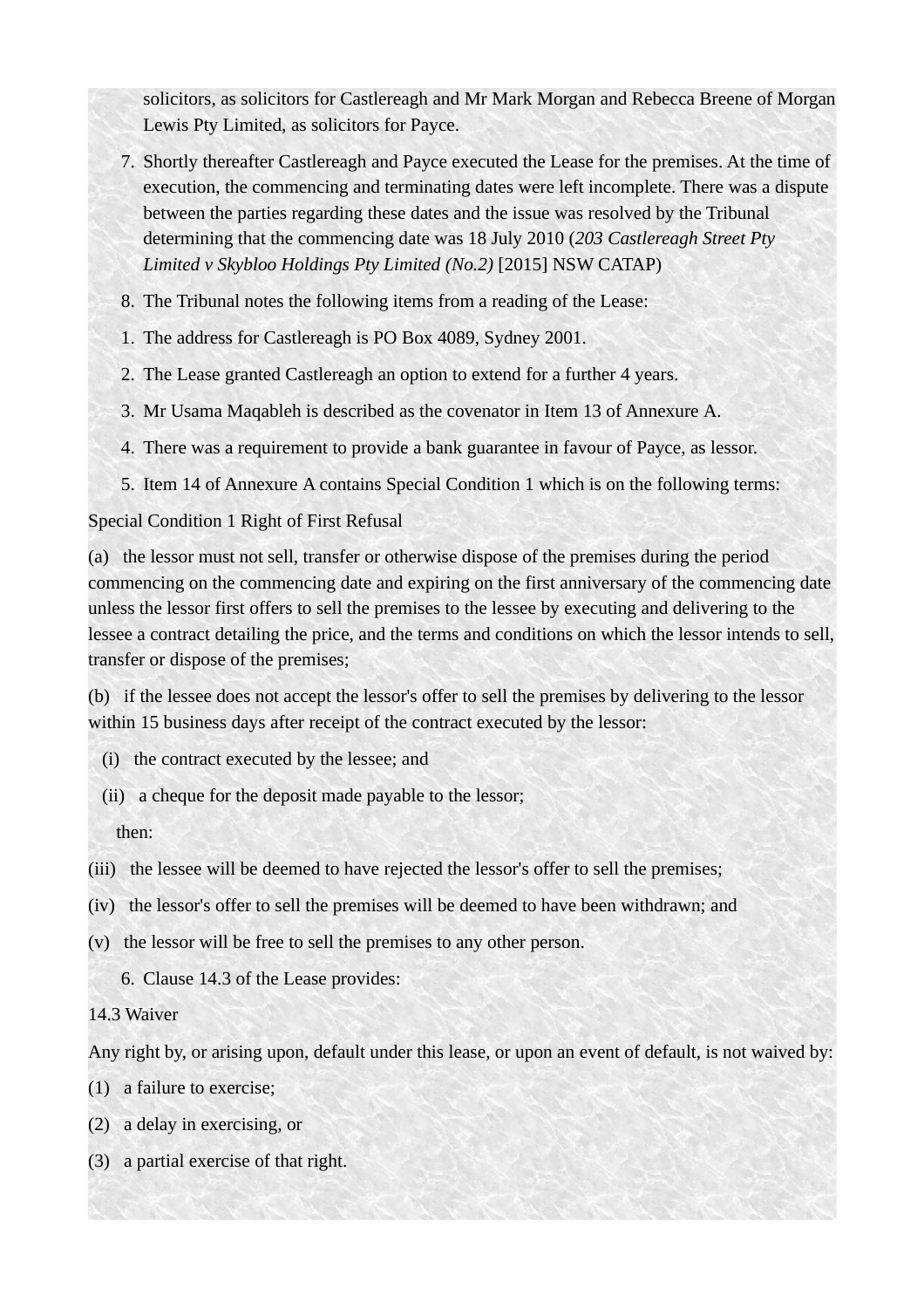- 7. Clause 14.6 provides that any notices that are to be served on a party should be served at the registered office of the party.
- 8. The Lease is signed by Mr Basil Klevansky as a director of Payce. Mr Klevansky is also the director and the owner of Skybloo.
- 9. As the commencing date, and consequently the terminating date, of the Lease has now been established by the Tribunal, it is agreed that Castlereagh could only be entitled to exercise the right of first refusal in Special Condition 1 between 18 July 2010 and 17 July 2011 (*203 Castlereagh (No. 2)*).
- 10.It is acknowledged by Castlereagh that it was always in arrears in rent during this period and also for the period thereafter for the time of its occupancy.
- 11.On 6 or 7 June 2011, Payce and Skybloo exchanged contracts for the sale and purchase of a number of properties between the parties which included the premises. Completion occurred on 7 June 2011 (**the Contract**).
- 12.On 7 June 2011, Payce's solicitors notified Castlereagh in writing of the sale of the premises to Skybloo. It should be noted there is a dispute on the evidence as to whether Castlereagh actually received this letter.
- 13.Payce's then managing agent also notified Castlereagh of the sale by letter and email. These are acknowledged as received by Castlereagh. As noted, the parties do not dispute that Payce did not offer to sell the premises to Castlereagh for the price and on the terms and conditions set out in the Contract.
- 14.At the time of the notice of sale, a request was made to Mr Hassan Maqableh (the second director of Castlereagh) to replace the bank guarantee because it had been misplaced. There were a number of emails passing between the agent and Mr Hassan Maqableh regarding the replacing of the lost bank guarantee. There is disagreement that the effect of this request meant that Mr Hassan Maqableh and consequently Castlereagh actually then knew, at that particular time, of the sale and therefore the breach of Special Condition 1 by Payce. Mr Hassan Maqableh was not available to give evidence and did not provide any statement.
- 15.Mr Gor makes the submission that, notwithstanding these requests (and on the assumption that Castlereagh knew of the sale) Castlereagh did not complain, protest or otherwise assert a breach of Special Condition 1. Mr Gor suggests that the failure to complain, protest or otherwise assert was not surprising because the business of Castlereagh in the premises was trading poorly and it was constantly in arrears of rent. This leads Mr Gor to make the assertion that Castlereagh was in no position to acquire the premises, especially as Mr Usama Maqableh incessantly complained to the managing agent about how poorly his business was trading.
- 16.Mr Usama Maqableh gave evidence that he was informed by the then managing agents of the premises that a sale had occurred and this information was provided to him in 2012. Again Mr Gor makes the submission that there was no complaint, protest or other assertion of a breach of Special Condition 1 at that time either. It is only much later that Castlereagh agitates on this issue.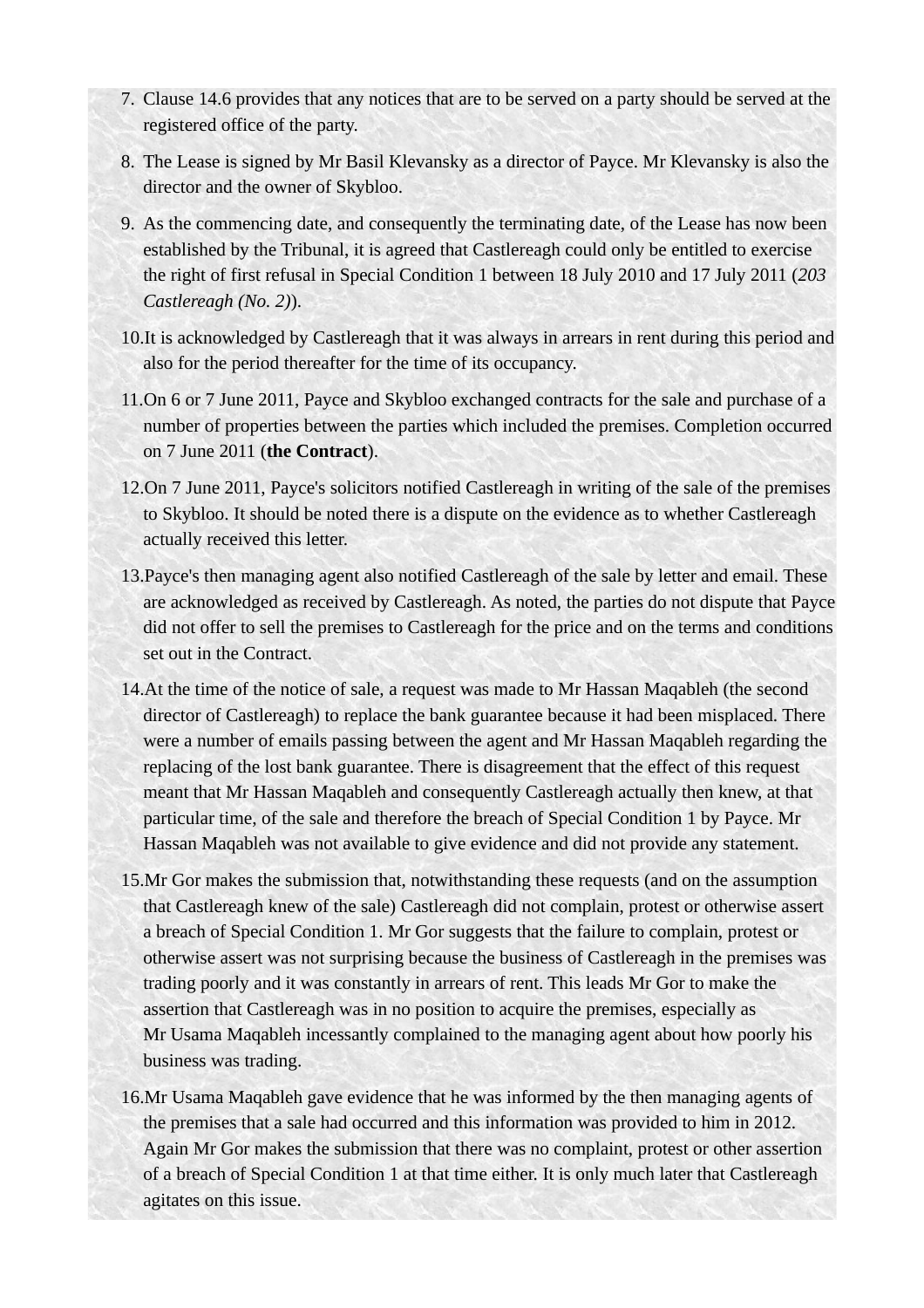- 17.Mr Gor's submission is that the real objective of Castlereagh was to renew the term of the Lease even though it had not complied with the terms of the renewal of the Lease.
- 18.On 7 July 2014, Castlereagh commenced an application in this Tribunal against Skybloo in respect of the refusal by Skybloo to renew the Lease for a further four year term and for prejudicing Castlereagh's ability to sell its business as the Lease term approached termination. The Tribunal held that Castlereagh had not validly exercised its option to renew and therefore was only a month to month tenant (*203 Castlereagh (No. 2)*).
- 19.On 31 July 2014, Payce's solicitors wrote to Mr Haney Soltan on behalf of Castlereagh pointing out that the application is out of time. Consequently, on 5 August 2014, this Tribunal made orders for determination of this jurisdictional issue. Castlereagh was directed to file and serve its evidence for an extension of time by 5 September 2014.
- 20.On 22 September 2014, Castlereagh filed an amended application. The primary relief sought against Skybloo is for the actual transfer of the premises from Skybloo to Castlereagh. Only in the alternative does Castlereagh seek damages against Payce to the jurisdictional limit of this Tribunal in the sum of \$400,000.00.
- 21.Further, this application of Castlereagh was stayed by the Tribunal on 23 September 2014 to await the judgment of related proceedings, in particular the determination of the commencing and terminating dates of the Lease (*203 Castlereagh (No. 2)*).
- 22.The parties appeared at the directions hearing before Principal Member D Patten on 22 March 2016. On that occasion Principal Member Patten ordered that there be a separate trial of the issues as follows:
- 1. Whether there was a breach of Special Condition 1.
- 2. If so, when did that breach occur.
- 3. Were the proceedings commenced in time in accordance with s72(2) of the *Retail Leases Act 1994* (**RLA**).
- 23.It was further noted by Principal Member Patten at paragraph 4 of the directions that Castlereagh did not intend to make an application under s71B of the RLA.

## **Witness Statement**

24.A witness statement was provided by Mr William Charles Morgan. Mr Morgan is the sole director of Payce, now known as Palermo (9 Hill Road NSW) Pty Ltd. He states that on 7 June 2011, Payce's then lawyers Morgan Lewis sent a letter to Castlereagh which stated as follows:

203 Castlereagh Street Pty Ltd

Shop 120a, Sorrento Wentworth Point NSW 2127

Dear Sirs

Notice pursuant to s12 of the Conveyancing Act 1919 (NSW) re Payce lease to 203, property: Shop 120a Sorrento, The Piazza, Wentworth Point NSW 2127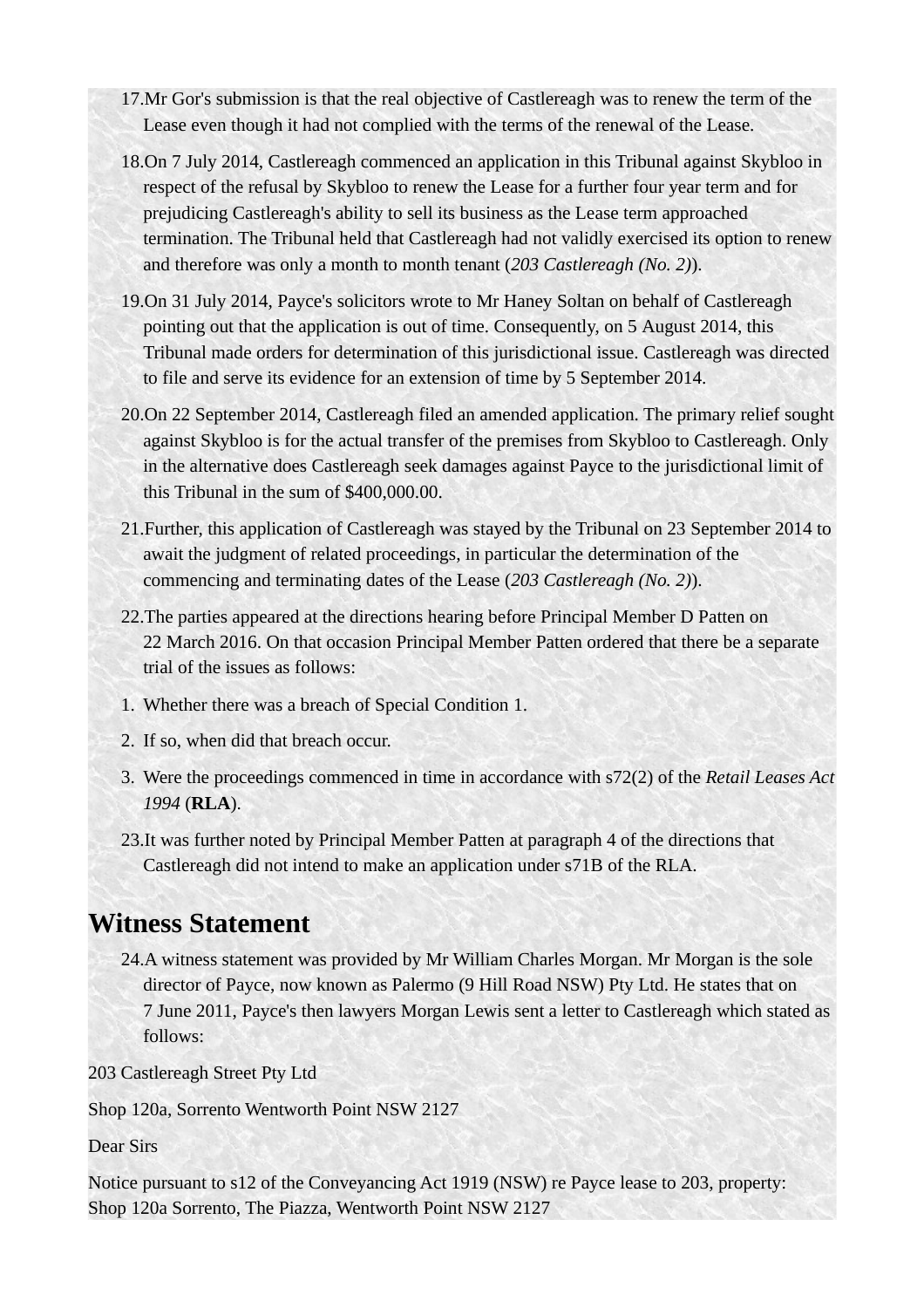Payce today sold the above property to Skybloo …

Payce is the favouree under a bank guarantee given by Westpac … at the request of Castlereagh pursuant to the lease. A copy of the bank guarantee is attached for your reference.

We note that the whereabouts of the original bank guarantee is unknown. It is considered misplaced.

Payce gives notice that, to the fullest extent possible, it has assigned its right, title, interests and benefit in the bank guarantee to Skybloo from the date of this Notice. Under the terms of the lease you are required to obtain a replacement bank guarantee in favour of Skybloo. In this regard please direct all future correspondence to Osbornes Lawyers.

25.Mr Usama Maqableh provided a witness statement dated 30 June 2016. He said as follows:

1. I am a director/secretary of Castlereagh the applicant in these proceedings. I have the carriage of the operations of Castlereagh on a day-to-day basis.

7. I have seen the first page of the contract of sale of land behind tab 3 of the filed witness statement of William Morgan. At no time before 7 June 2011 did anyone informed (sic) Castlereagh that Payce proposes to sell the premises.

8. Castlereagh did not receive the letter (stated by William Morgan as sent).

9. Since Castlereagh first occupied the premises until late 2012, the managing agent for Payce was RetailSpace Aus. Troy Deviesseux from RetailSpace Aus was the main person I had usual contact with. I recall that during 2012 Troy told me orally that I could have purchased the premises before it was sold to a new owner.

10. Castlereagh continued to pay the rent to RetailSpace Aus throughout 2011 and most of 2012. From late 2012 a new managing agent started managing the premises. His name is John Wurth from Basix. Castlereagh paid the rent into Basix trust account from late 2012.

11. At no time after 7 June 2011 did anyone informed (sic) Castlereagh that Payce sold the premises to … Skybloo for the price of \$446,250.00 with Payce paying stamp duty.

26.In a further statement dated 23 August 2016, Mr Usama Maqableh stated that he did not see the letter dated 10 June 2011 from RetailSpace Aus. Further, he says that he did not receive any emails from RetailSpace advising of the sale.

27.Mr Basil Klevansky, a director of Skybloo provided a witness statement. He said as follows:

1. In 2009 I was General Manager for Payce. Payce is a developer of large residential and mixed residential and retail projects. As General Manager I had planning and marketing responsibilities in respect of developments carried out by Payce…

2. In 2009 I was appointed a director of Payce and other Payce subsidiary companies. Payce… owned a Development in or around Hill Road, Homebush Bay (development).

3. As General Manager of Payce I reported to Payce's board of directors.

4. …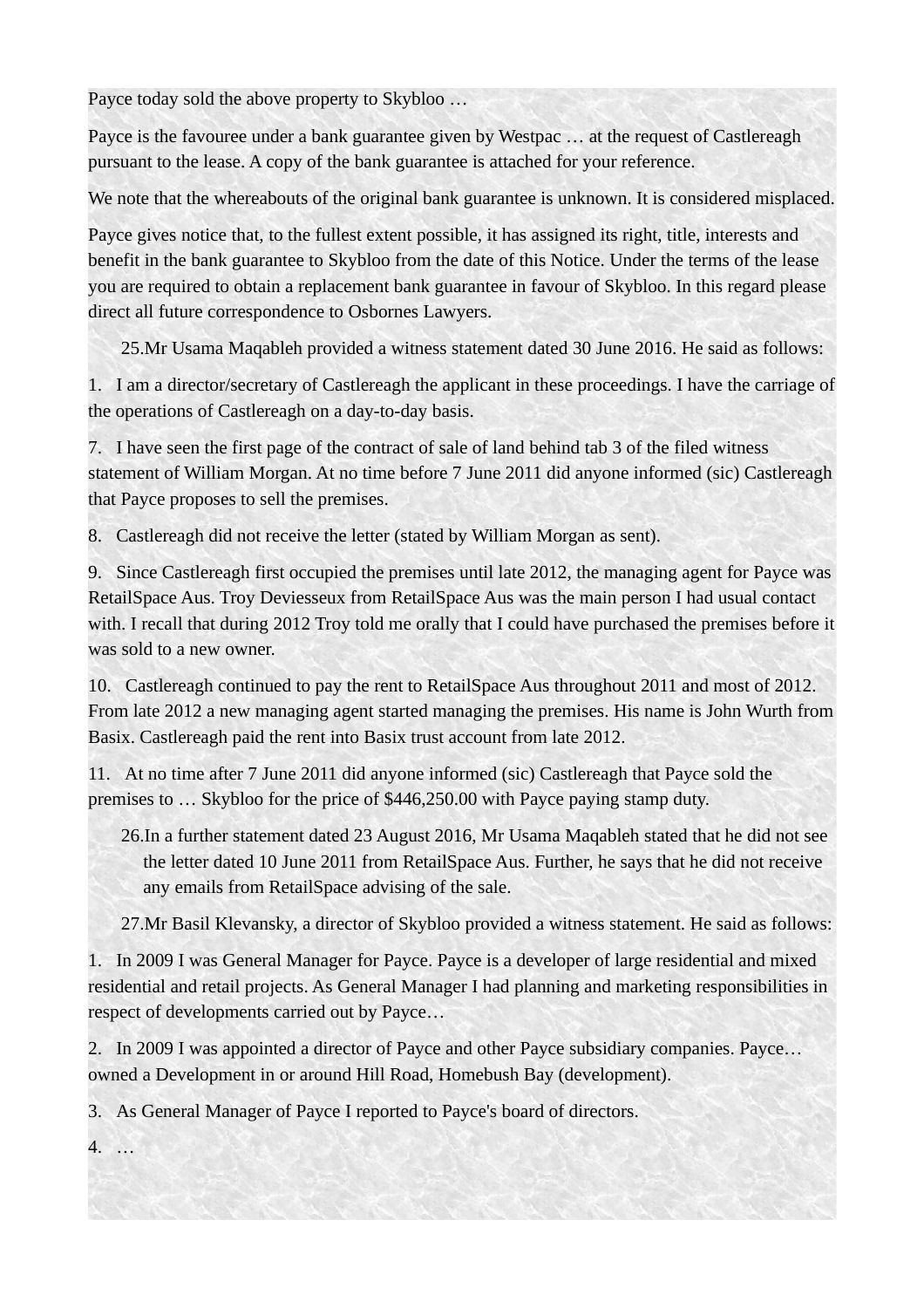5. In the capacity of director or secretary I was asked to sign documents on behalf of those companies. In respect to Payce this included signing leases of commercial and retail property in the Development.

6. I did not have any negotiations with third parties in respect of commercial or retail tenancies in the Development. I do not recall appointing any agent to manage the commercial or retail tenancies of the Development.

7. As a director of Payce I signed the agreement to lease and lease with Castlereagh in respect of shop premises which were developed known as Shop 120a Sorrento, 19 Hill Road, Homebush Bay.

8. At the time of signing the agreement to lease and the lease I had no knowledge of the terms of the lease I was signing including any terms of negotiations for a first right of refusal granted to the tenant in the lease. I did not know or meet with the tenant.

9. I did not sign the disclosure statement in respect of the lease…

10. In early 2011 I left Payce. When I left Payce I was asked by Payce to acquire a number of properties in the Development… Payce prepared a schedule of the properties in the Development with a price and I was asked to buy the properties in accordance with the schedule of prices.

11. The properties were a mix of residential, commercial and retail properties.

12. The prices were obtained by valuations carried out by Payce.

13. In or around May 2011, I agreed to buy the properties.

14. At the time of the agreement to buy the properties, I was not informed by Payce of any matter concerning the leases or tenancies in the properties.

15. The properties were purchased in company or trust entities I was involved in or had incorporated.

16. On 16 May 2011 Skybloo Holdings Pty Ltd was incorporated and I and my wife are the directors. Skybloo is custodian for SkyGlow Pty Ltd as trustee of the Klevansky Family Trust.

17. …

18. …

19. I was not involved in the acquisitions of properties other than to sign the contracts and to arrange for payment. I did not see or review any leases. I instructed Osbornes Lawyers to act for purchasing entities and attend to the settlement of the purchases.

20. The contracts in relation to the purchases of the properties were exchanged 6 June 2011 and settled on 7 June 2011.

21. From the time of the agreement to buy the properties, until the settlement of the purchases, I was never informed by Payce concerning a right of first refusal granted to the tenant in the lease or whether Payce had complied as regards that obligation.

22. My instructions to Osbornes Lawyers were to carry out only a limited review of the leases in so far as the execution and registration status of the leases only.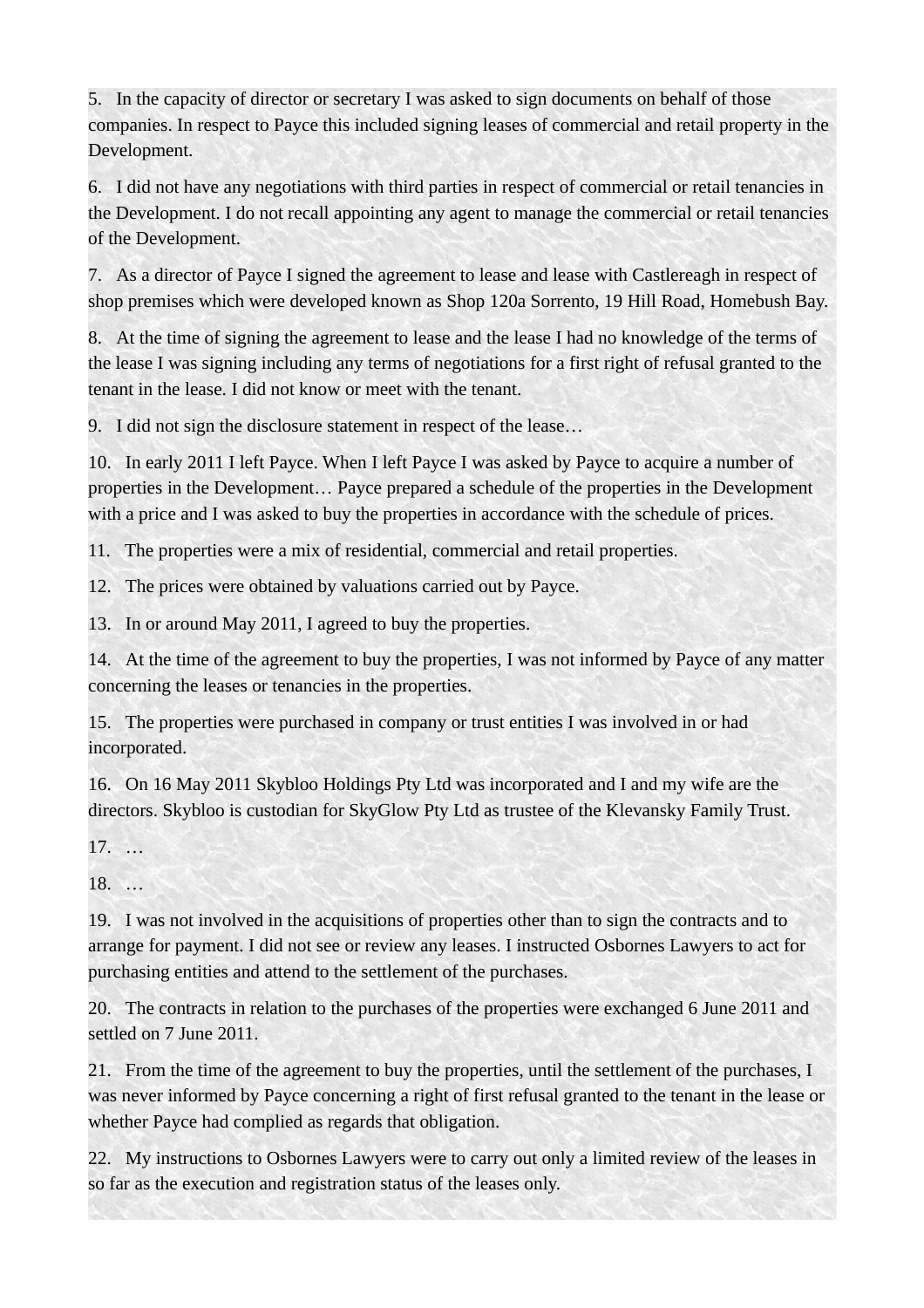23. After settlement RetailSpace through their agency which was previously provided to Payce continued to manage the commercial and retail properties and collect the rent on behalf of the Skybloo entities until John Wurth was appointed the managing agent for the commercial and retail property during 2012.

28.Mr Jeremy Deviesseux of RetailSpace prepared a witness statement dated 19 August 2016. In that statement he says relevantly:

1. 'I am a Co-Principal, Licensee and Property Manager of RetailSpace…

2. On 10 July 2011 I sent an email to Usama Maqableh attaching a letter dated 10 June 2011. This email was sent to the email address shown in the accounts as belonging to Mr Usama Maqableh.

The relevant letter stated as follows:

Dear Sam Maqableh

120 Strombolli Strait, The Waterfront, Wentworth Point NSW 2127

As the managing agent for the Lessor, we advise that the property you operate from as a tenant has been sold.

Your new landlord is SkyGlow Pty Ltd.

RetailSpace Aus has been appointed by the new lessor to continue managing the property. Therefore we ask if you continue to pay rent to us as normal and in accordance with your lease agreement.

- 29.Mr Deviesseux also stated that on 14 June 2011 he personally signed and sent a signed copy of the letter dated 10 June 2011 to Castlereagh, however he has been unable to locate a copy of that signed letter. He says his mail book records indicate that in fact such a letter was sent.
- 30.Mr Deviesseux also gave evidence by telephone of the contact he had with Mr Hassan Maqableh to replace the bank guarantee. Mr Deviesseux insisted that he told Mr Hassan Maqableh that the bank guarantee was to be replaced because there was a new owner of the shop.

# **Has there been a breach of Special Condition 1?**

- 31.Payce asserts that in fact there has been no breach of Special Condition 1. Mr Gor submitted that if one were to look critically at the terms under which Payce was required to offer the premises in sub clause 1(a) of Special Condition 1, it is noted that Payce was first to offer the premises to Castlereagh for *purchase on the terms and conditions on which the lessor was prepared to sell.* This was to be undertaken by delivery by Payce to Castlereagh of an executed contract detailing the terms and conditions.
- 32.Mr Gor then submitted that if one were to look at the terms and conditions of the Contract, they fall outside the actual offer that could be made under Special Condition 1 in that one of the terms of the Contract was to maintain the Lease and honour its terms and conditions. Such an offer was incapable of acceptance by Castlereagh because at law, Castlereagh would have been incapable of keeping the Lease on foot or honouring its terms and conditions as it would become both the lessor and lessee and consequently the estates would merge (that is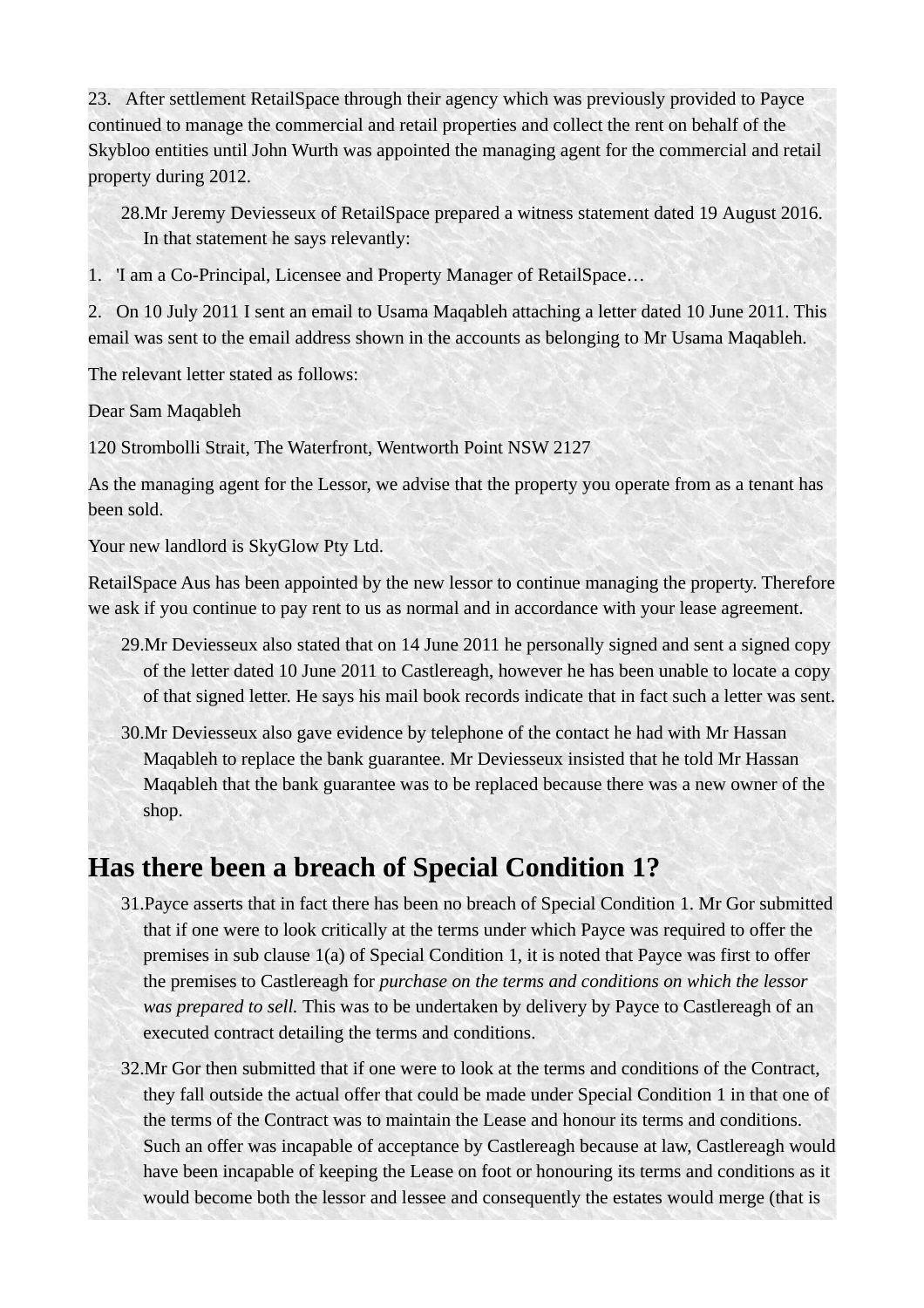leasehold and freehold would merge and there would be a disruption of the leasehold estate and therefore the Lease (see *Rye v Rye* [1952] AC 496)).

## **Contract of sale**

33.Mr Gor directs the Tribunal to pay particular attention to the terms and conditions of the Contract. He specifically notes general condition 17.2 and special conditions 31.1(a), 31.3(b) 33.2, 34.1(a), 34.2, 35.2 and 40.2.

34.General condition 17.2 simply states that the property is sold subject to any leases disclosed.

35.The Special conditions are as follows:

31.1(a) states as follows:

*The vendor sells and the purchaser buys the property and the goods for the price subject to the*  leases and all rights and benefits in favour of and obligations binding on the vendor created under *the leases.*

Special condition 31.3(b) relates to encroachments and consequently cannot be relevant.

33.2 states as follows:

From settlement the purchaser must observe and perform all of the vendor's obligations contained or implied in the leases (sic) referable to the period after settlement (including the obligation to grant any lease under an option to renew)

34.1(a) deals with the assignment of the benefits under the Lease to a purchaser.

34.2 is of the usual special condition dealing with leases and notices, such as an attornment notice and the assignment of bank guarantees.

35.2 relates to the purchaser's obligations to adjust any rent received after settlement relating to the period before settlement.

40.2 states that the sale is subject to the Lease (repeat of Special Condition 31.1(a)).

- 36.Mr Gor then submits that because the terms of the Contract require a purchaser to retain the Lease, if Castlereagh were the purchaser, then the leasehold estate and the freehold estate would merge thereby eliminating the Lease and consequently the terms of the Contract could not be performed. The proposed offer as set out in Special Condition 1 was, using the specific words of Mr Gor in his submissions, 'incapable of acceptance' by Castlereagh. This is because at law, Castlereagh was incapable, once becoming registered proprietor, of keeping the Lease on foot or honouring its terms and conditions in accordance with the requirements of the Contract.
- 37.The second reason that Payce says Special Condition 1 has not been breached is that Castlereagh made an unequivocal and irrevocable election between two inconsistent rights by remaining in the premises as lessee. That is, it has elected to affirm the Lease rather than terminating it and suing for breach by not immediately issuing proceedings. It did so according to Mr Gor with knowledge and consequently cannot now resile from the election.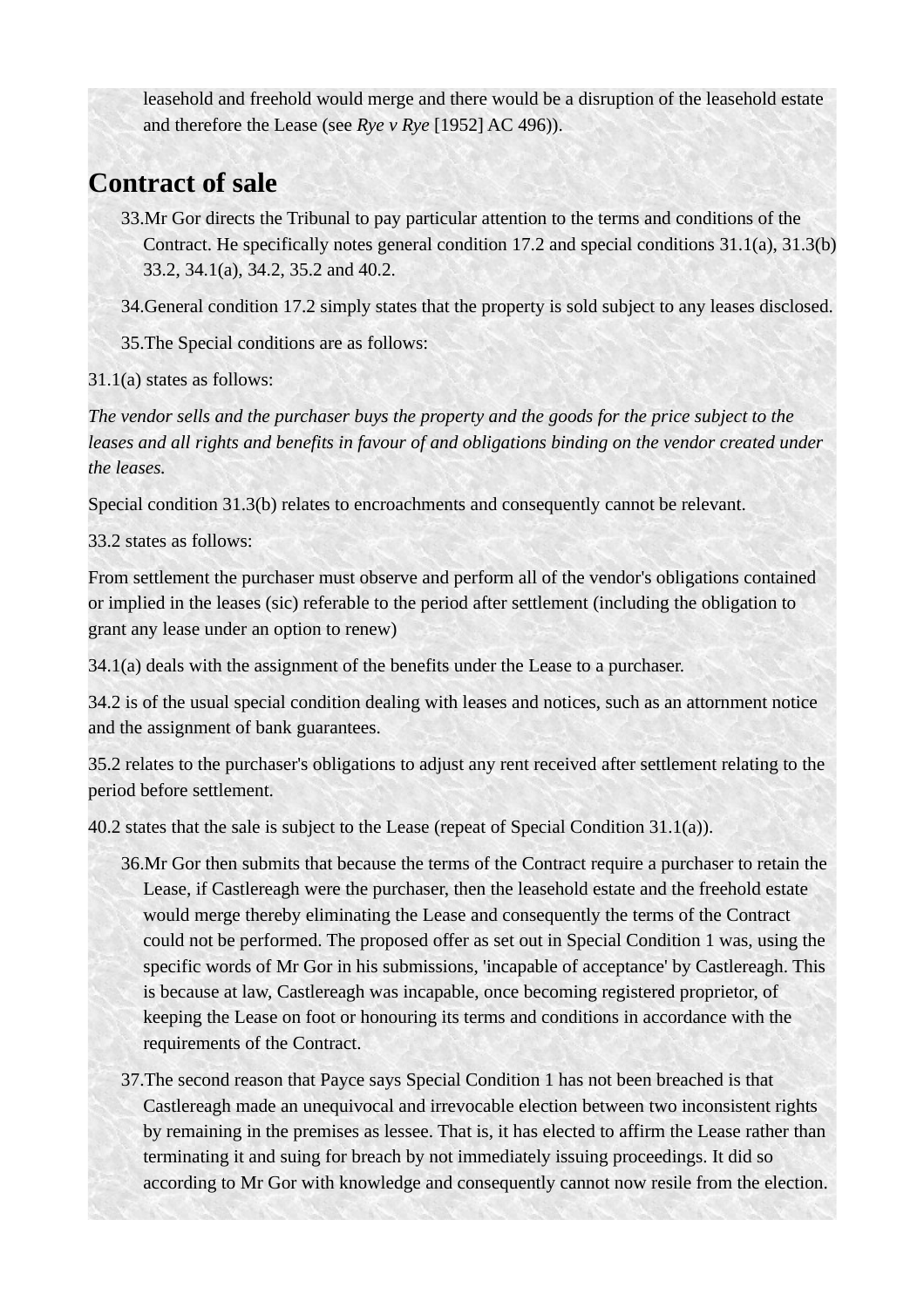- 38.Mr Gor states that the Lease grants the lessee rights in rem but it is also a contract. Accordingly contractual principles apply including the election between two inconsistent rights. Mr Gor states that the election arose in the following manner. Castlereagh was informed of the sale to Skybloo in June 2011. Further, Mr Hassan Maqableh was aware of the sale from late November 2011 in the context of the requests for a replacement bank guarantee in favour of the new owner and landlord, Skybloo. Further, Mr Usama Maqableh gave evidence that he became aware of the sale in 2012. Castlereagh continued to pay rent to 2014, albeit late and in breach of the Lease, thereby electing to affirm the Lease.
- 39.The third submission made by Mr Gor on behalf of Payce was that there was a unilateral waiver of the rights of Castlereagh (in the sense of abandonment) of the contractual right of a first refusal under Special Condition 1. Mr Gor refers to *Glencore Grain Ltd v Flacker Shipping Co. Lit (The Happy Day)* [2002] 2Ll.Rep.487 at [64 ff] (Potter LJ delivering the judgment of the Court of Appeal) applied in *Orchard Capital Investments Ltd v Ross Neilson Properties Pty Ltd* [2010] QSC340. See also the discussion of Kirby J in *Agricultural and Rural Finance Pty Ltd v Gardiner* (2008) HCA 57 at [118 - 145].
- 40.Mr Gor submitted that the requirements for a unilateral waiver may be broadly summarised as follows:
- 1. the notion of waiver is only applicable where a contractual right is available for the benefit of one contract counterparty only;
- 2. the beneficiary of that right unilaterally decides not to exercise the right or to forego the benefit conferred by the contractual provision; and
- 3. it requires a clear unequivocal representation either by word or conduct, the test being what a reasonable person in the position of the contract counterparty would understand.
- 41.Consequently in this case, according to Mr Gor, the evidence clearly establishes that:
- 1. Castlereagh received notice of the sale and assignment to Skybloo in June 2011 and certainly no later than late November 2011 through the request of a new bank guarantee and its subsequent issue to Skybloo;
- 2. Castlereagh made no complaint, protest or assertion of any breach of Special Condition 1;
- 3. Castlereagh continued to pay rent and otherwise comply with the Lease rather than assert a right to damages for breach of Special Condition 1;
- 4. throughout 2013-2014 Castlereagh at all times sought to extend the term of the Lease. This was the major dispute before this Tribunal in *203 Castlereagh (No. 2)*; and
- 5. to the extent it treated with Skybloo for the purchase of the premises it did so without any assertion of breach, but rather as potentially a wholly independent bargain.
- 42.Accordingly, the submission by Mr Gor is that Castlereagh was aware of the breach of Payce of Special Condition 1 and unequivocally and irrevocably abandoned its rights thereunder from June 2011 and certainly by no later than November 2011.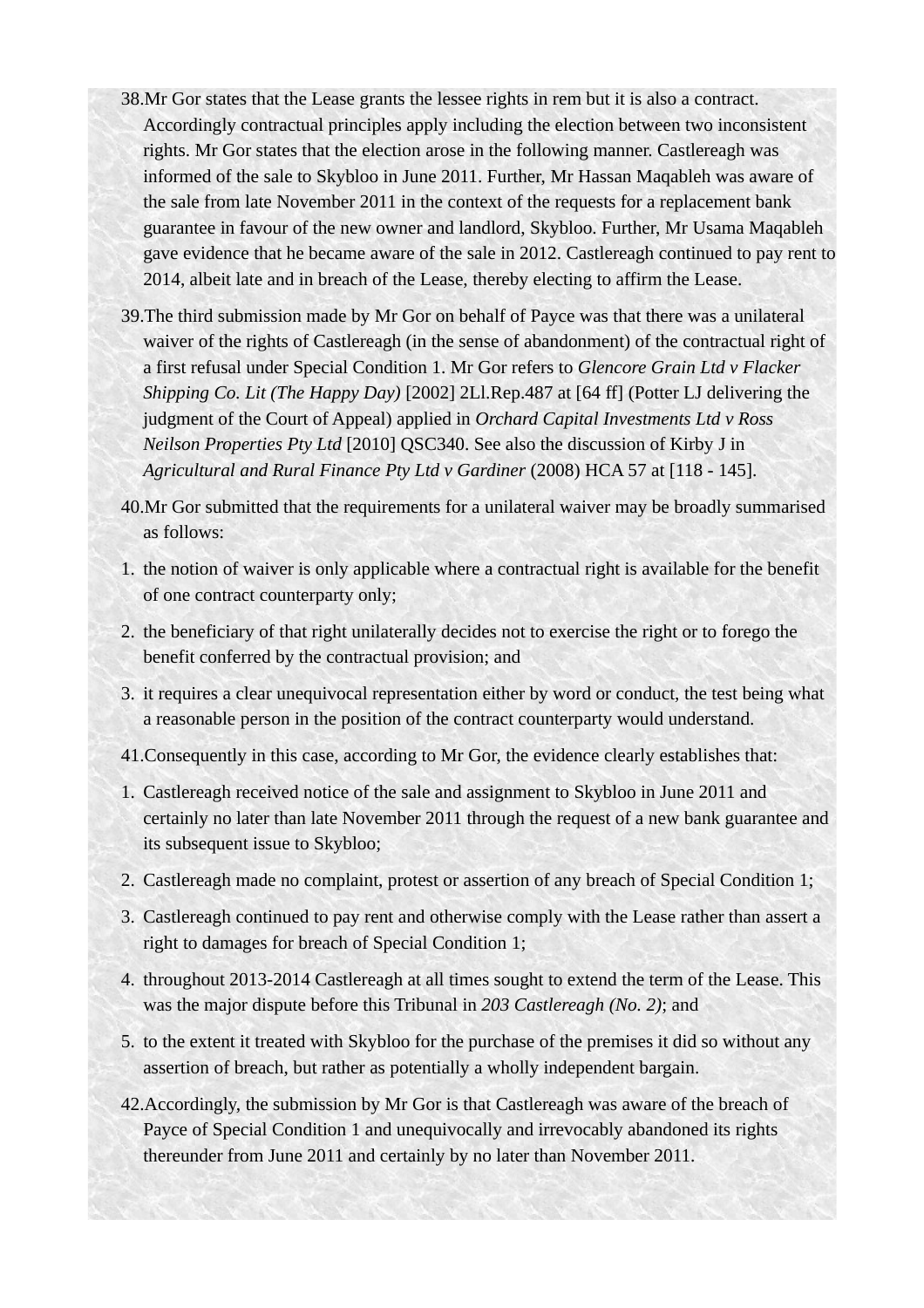## **When did the breach of Special Condition 1 occur?**

- 43.Payce and Skybloo exchanged the Contract on 6 or 7 June 2011 and completed the sale and purchase of the premises on 7 June 2011. Mr Gor submits that the Contract is the best evidence of the terms and conditions on which Payce was obliged to offer the premises for sale to Castlereagh, that is, to exchange and settle on the same day.
- 44.Consequently, the breach occurred on 7 June 2011 or at best 15 business days after the date of the offer that should have been made in accordance with Special Condition 1(b) namely, by 28 June 2011 being the 15 business days.

# **Should the Tribunal exercise its discretion to grant the application by Castlereagh under s71B(3) of the RLA?**

45.Sections 71(2) and 71B of the RLA provide:

- s71(2) (A retail tenancy) claim may not be lodged more than 3 years after the liability or obligation that is the subject of the claim arose.
- s71B(1) A retail tenancy claim may be lodged more than 3 years but no later than 6 years after the liability or obligation that is the subject of the claim arose, if the Tribunal orders that the claim may be lodged with the Tribunal.
- 71B(3) The Tribunal may make an order under this section
- 1. on application by the party or former party concerned; and
- 2. after hearing such of the persons likely to be affected by the application as it sees fit, and
- 3. if the applicant satisfies the Tribunal that it is just and reasonable to make the order.
- 4. Mr Gor said that as far back as 2014 the solicitors for Payce drew the attention of Castlereagh to the issue that the application is out of time. The Tribunal gave Castlereagh in early September 2014 an opportunity to make an application for an extension of time and Castlereagh declined to do so.
- 46.In 2016, Castlereagh was again invited to make an application and expressly disavowed to do so as noted by Principal Member Patten at paragraph 4 of the directions made on 22 March 2016.

# **Submissions from the applicant**

47.Mr Soltan in his submissions in chief of 11 August 2006 states at paragraph 41:

For avoidance of doubt, Castlereagh withdraws its intention not to make an application under s71B. This intention was stated as to Castlereagh is of the strong opinion that it is not necessary as its claim was lodged within three years from when Payce's liability or Skybloo's obligation arose.

48.Mr Soltan submits that Castlereagh did not become aware of the sale of the premises until 2012 as stated by Mr Usama Maqableh in his witness statement. The letter from Payce's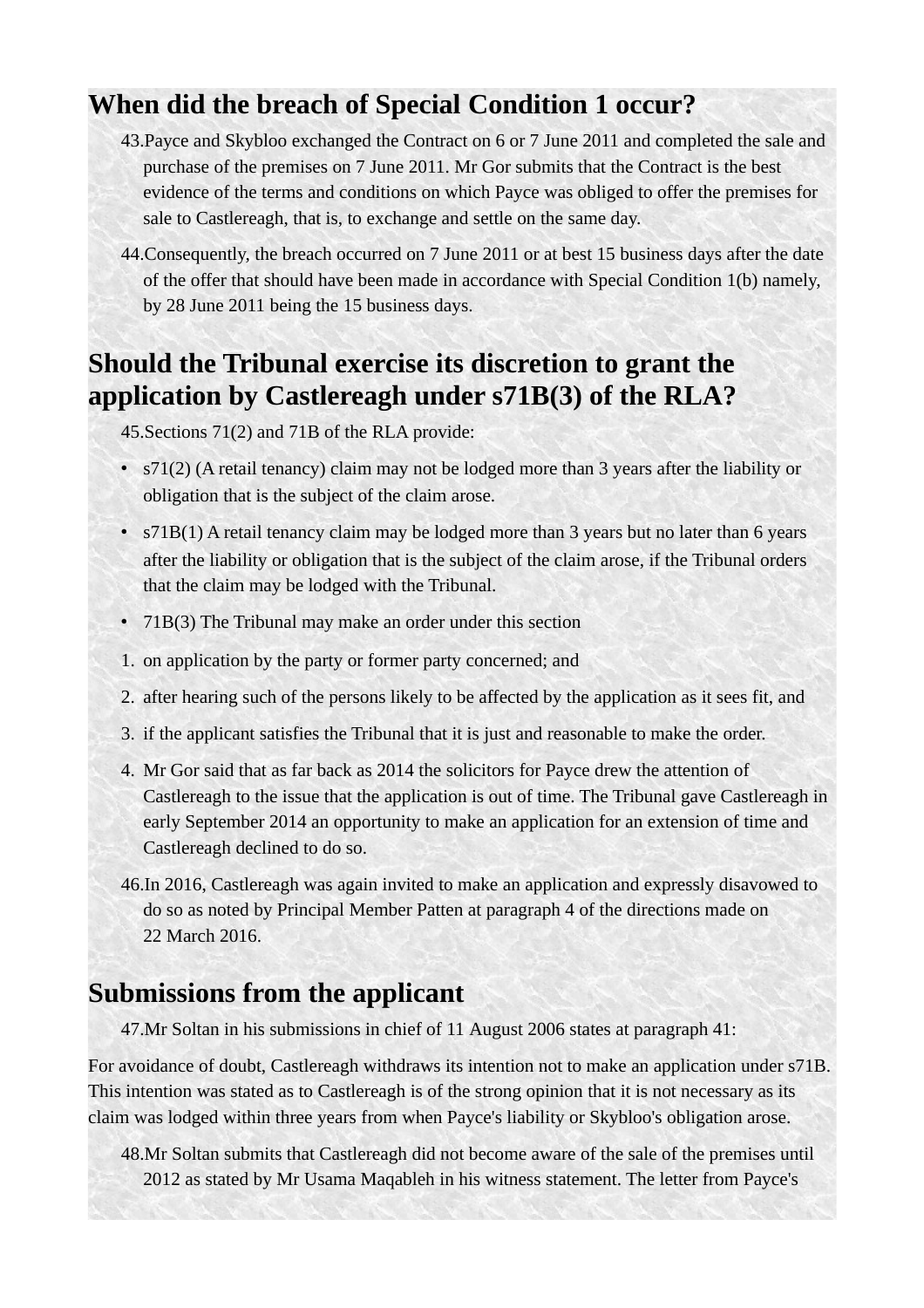solicitors upon which Payce relies as grounding the knowledge of Castlereagh of the sale of the premises has the following faults:

- 1. it was not addressed to the registered office of Castlereagh as required under clause 14.6 of the Lease;
- 2. it was not addressed correctly to the correct premises address; and
- 3. a copy was not tendered signed by the solicitor who allegedly wrote it with no other evidence from that solicitor that he actually sent it.
- 49.Mr Soltan then says Castlereagh is within the three years of when Castlereagh became aware of the breach of Special Condition 1, which was in 2012 when Mr Usama Maqableh was informed of the sale by the agent. Castlereagh lodged its claim in 2014, within 3 years of it knowing of the breach.
- 50.Consequently, if the Tribunal is of the view that Castlereagh lodged its claim out of time, then it seeks the Tribunal to exercise its jurisdiction under s71B(1) on the basis that it is just and reasonable for the Tribunal to make such an order. The Tribunal should follow the test in *Polylux Pty Ltd v Corpers (No. 5) Pty Ltd* [2009] NSWADT 284 whether there can be a fair trial of the issues between the parties before the Tribunal. The factual matrix and the issues raised are not complicated and the respondents will suffer no prejudice on the basis that the litigation is in the Tribunal and not in the Supreme Court as in fact the parties are fully familiar with all the issues in any event.
- 51.It would be unjust to force the applicant to the Supreme Court in view of the expense and costs associated. There is evidentiary and other procedural advantages of bringing proceedings before the Tribunal (see *Panache Salons Pty Ltd v Kent Street Pty Ltd* [2009] NSW ADT 247 at [38-39]).

## **Submissions from the first respondent**

- 52.Mr Gor submits that the Tribunal should not exercise its discretion to allow Castlereagh to proceed with its claim because justice delayed is justice denied. The application for an extension of time should not be granted because the delay amounts to injustice to the first and second respondents and Castlereagh's failure to make the application earlier or provide an explanation makes it unreasonable.
- 53.Section 71(2) of the RLA refers to *three years after the liability or obligation arose*. There is a difference between *liability* and *obligation*. In *Bischof & Anor v Werncog Pty Ltd* [2004] NSWADT the Tribunal noted that an obligation with respect to a permitted use is an ongoing obligation (at [87]).
- 54.Mr Gor submitted that the right of first refusal operated during the period 18 July 2010 to 17 July 2011 and there was no temporal restriction during this period when Payce might decide to sell and therefore be compelled to offer the premises to Castlereagh before disposing of the premises to a third party (if Castlereagh declined to take up the offer). Consequently Payce might decide to sell at any time during that period.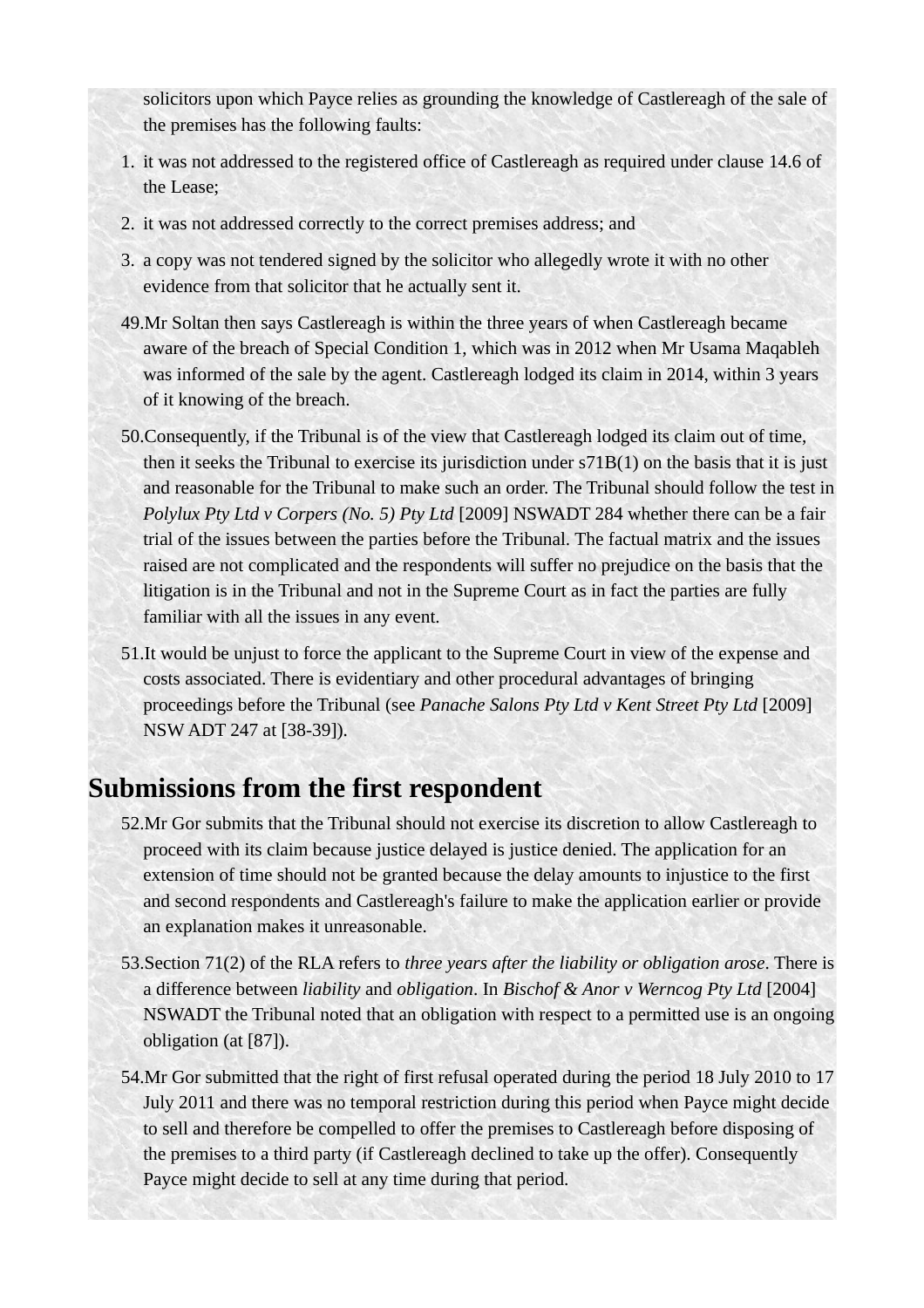- 55.In fact, Payce chose to sell on 7 June 2011 and this is the date on which it was obliged to offer the premises first to Castlereagh. It failed to do so. Consequently, the breach of the obligation to sell to Castlereagh arose on 7 June 2011.
- 56.If one allowed for the 15 business day period prescribed in Special Condition 1(b) as the period the offer should have remained open to Castlereagh for acceptance, then the date of breach is extended to 28 June 2011. Further, the right of Castlereagh to have 15 business days to accept the offer does not affect Payce's right to stipulate as a condition that exchange and settlement occur on the same day. Castlereagh lodged its Application for Original Decision with the Tribunal on 15 July 2014 (that is, more than three years after the liability arose) and absent an extension of time under s71B(b), the Tribunal has no jurisdiction to hear the application (see *Mirvac Funds Ltd v Frost* [2009] NSWADT 94 at [17-18]).

## **Submissions from the second respondent**

- 57.Mr Salama on behalf of Skybloo also submitted that the Tribunal should not exercise its jurisdiction to grant permission to Castlereagh to lodge its application out of time. These submissions follow those by Mr Gor on behalf of Payce that it was always the intention of Castlereagh to only renew the Lease rather than exercise the right of first refusal (even if it had the opportunity to do so) because it specifically retained the assistance of the franchisor to represent it in securing a new lease for it. Mr Salama says that if it was the intention of Castlereagh to raise complaints in relation to the denial of its rights in respect of the right of first refusal it would have taken up that opportunity also to engage the assistance of its franchisor to raise such a complaint. This was clearly not done and by inference undoubtedly evinces the intention of Castlereagh to only elect to affirm the Lease as well as to attempt to renew the Lease and not necessarily purchase the premises.
- 58.Mr Salama further submitted that even if the Tribunal grants leave to Castlereagh in respect of its application being out of time, the facts of the case warrant dismissal for the following reasons:
- 1. The application brought by Castlereagh must fail because of its continued delay in respect of commencing and bringing the matter for determination by the Tribunal. Further, the fact that Castlereagh failed and refused to make complaint in relation to its reported and alleged denial of its right of first refusal would substantiate a finding that its true intention was to elect or only affirm the Lease in its continuation rather than exercise a right to purchase the premises.
- 2. The conduct of Castlereagh assessed as a whole would suggest to the Tribunal an inference that it had abandoned its rights in respect of the right of first refusal in Special Condition 1.
- 59.Mr Salama, further asserted that an estoppel arises against Castlereagh in respect of its conduct generally. Castlereagh continued as lessee for a number of years under the Lease from 2011, when it first became aware of the sale of the premises to Skybloo and consequently its only primary intention was to continue the Lease and that it never had an intention to purchase the premises. There were in fact offers passing between Mr Usama Maqobleh and Skybloo's managing agent Mr John Wurth in around 2013. Notwithstanding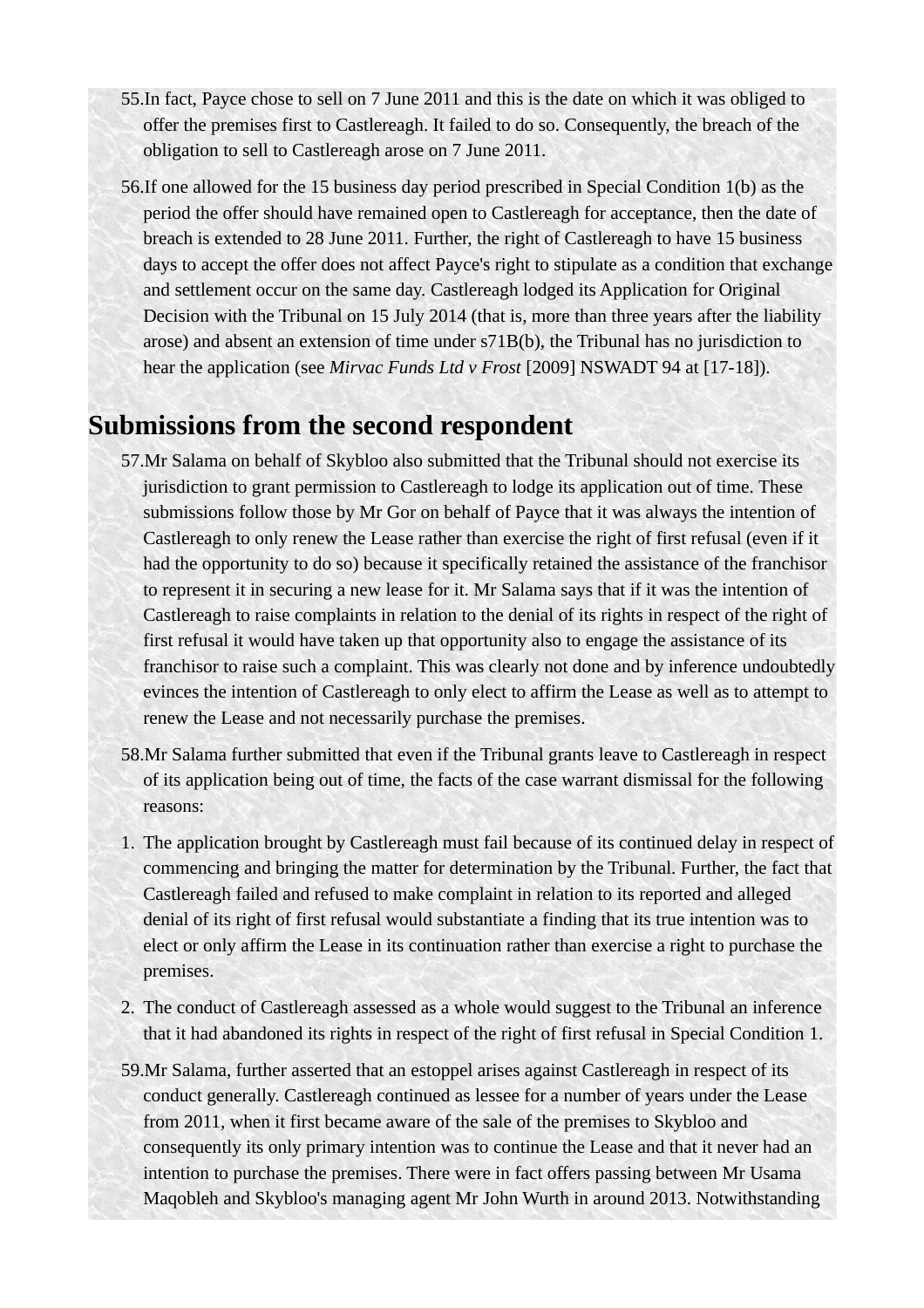these offers, no sale came to fruition due to the financial inadequacies of Castlereagh at the time.

60.Mr Salama further submitted that although Skybloo purchased the premises in breach of Special Condition 1, it should be noted that Skybloo is a separate corporate entity to both Castlereagh and to Payce. The alleged fact that there was a common director between Skybloo and Payce at the time of the sale, Mr Klevansky, is undoubtedly a point of contention for Castlereagh, however Skybloo was formed after Mr Klevansky left Payce. What is important to note is notwithstanding the issue of the directorship at various times, the evidence of Mr Klevansky on this issue was that he did not read the Lease at the time he executed it on behalf of Payce nor did he read the Contract which was after he left Payce and, in addition, he relied on the expertise of those advising him at the time. Consequently, the real issue is that Castlereagh's failure and admissions at the time of and after it was notified of the sale is indicative of its election by waiver of its rights as argued.

# **Resolution by the Tribunal**

### **Has there been a breach of Special Condition 1?**

- 61.The first submission from Mr Gor is that if Castlereagh bought the premises, then on the transfer of the premises to Castlereagh the leasehold and freehold state will merge, (in that the same owner will hold both) has the consequence that Special Condition 1 could never be breached because it could never work.
- 62.That could not be the intention of the parties at the time the Lease was entered into, otherwise, a lessee could never have a valid right of first refusal. Further, the Tribunal is not satisfied that because the premises are sold subject to the Lease and there are conditions in the Contract requiring the purchaser to perform the lessor's covenants under the Lease, it does not follow that this of itself is a reason for the first right of refusal to be inoperative.
- 63.Firstly, the special conditions in the Contract are in addition to the general provisions of the standard contract and need not be included in the Contract. Even if they are included, all they do is ensure that if the Lease is on foot, then the incoming purchaser will continue to perform the obligations of the lessor under the Lease. Merger of estates is really no different to the situation when a lease is surrendered after settlement of the sale and then there would be no lease at a point in time. The fact that a purchaser covenanted to uphold the Lease would of course only apply whilst the Lease was operative. Therefore, absent the Lease, the ongoing obligations under the Contract would fall away.
- 64.If the Lease were to be removed, in relation to the doctrine of waiver, Mr Gor asserts on behalf of Payce that upon the breach of the Special Condition 1, then the lessee, Castlereagh, had an election between two inconsistent rights. Whether in fact an election arose is a matter to be considered later by Payce.
- 65.However, the Tribunal will now address the question of knowledge of Castlereagh, that is, when did the directors of Castlereagh become aware of the sale of the premises. In this regard, the Tribunal is not convinced that the directors of Castlereagh were properly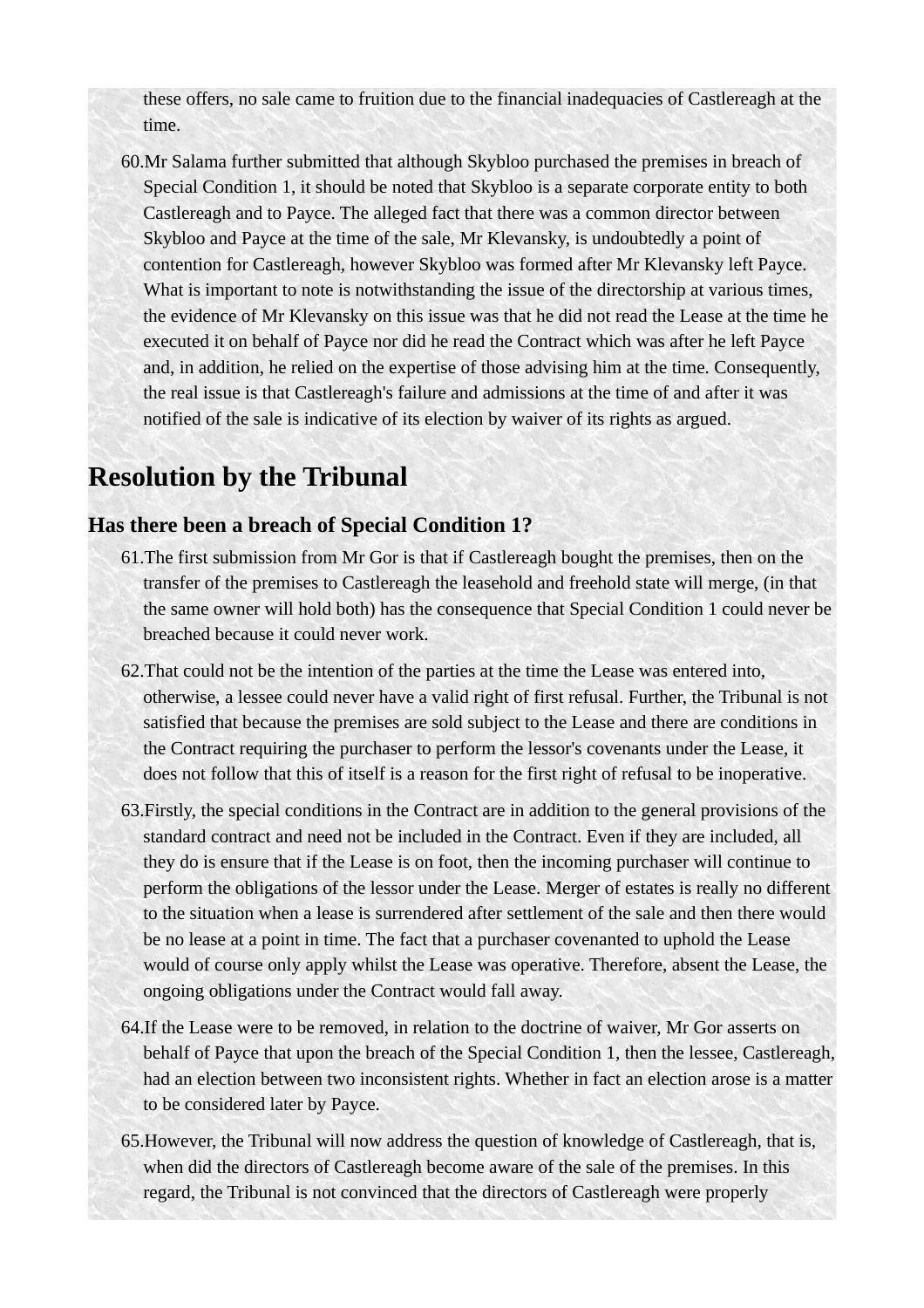informed by the then lawyers for Payce about the sale. There is considerable doubt that the letter was sent. It refers to an alternate premises address, not 19 Hill Road, Homebush, and it was not sent to the registered office as required under clause 14.6 of the Lease. The letter required the lessee to provide a fresh bank guarantee as a replacement for a lost bank guarantee, not because of the sale but because the bank guarantee document was lost. The emphasis of the letter, to a reader, was that a replacement bank guarantee was required.

- 66.The correspondence from the agents RetailSpace is even less informative. It mentions the incorrect buyer and a different address to that in the Lease. Castlereagh acknowledged receipt of this correspondence. Another problem with the letter is the direction to continue to pay rent to the agent does not assist in conveying any material change in ownership of the premises and Mr Klevansky was associated with the old owner, Payce and now the new owner Skybloo.
- 67.It is evident from the statement of Mr Usama Maqableh that Castlereagh did not appreciate that the premises were sold and that consequently Payce had breached Special Condition 1 at that time. It is quite reasonable, in the view of the Tribunal, that a lay person on receipt of the correspondence from the agent would not comprehend that in fact a sale to an independent party had occurred in circumstances where the agent collecting the rent did not change and the purchaser appeared to be related to the vendor/lessor. All that was really pressed by the agent on behalf of Skybloo was the replacement of a lost bank guarantee. The Tribunal notes that Mr Usama Maqableh says he was informed of the sale in 2012 but also accepts that Castlereagh only became aware of the real consequence of the sale to Skybloo when the price was revealed by the agent John Wurth, in the context of the parties negotiating for the sale of the premises sometime in 2014.
- 68.Further, the Tribunal is not persuaded, even if the time of the breach was on 7 June 2011 or 15 business days thereafter, that Castlereagh had an election between two inconsistent rights and chose by continuing to stay in the premises and try to meet the obligations to pay rent that it waived its rights consequent upon the breach by Payce. A lessee that has the right to sue for breach of covenant and yet continues to remain in the premises and perform the obligations under the Lease is in the opinion of the Tribunal, not acting inconsistently. Just because a lessor has breached a provision of a lease does not of itself mean that immediately the lessee must exercise its rights to either seek specific performance or terminate the lease. On the contrary, I would have thought that it was quite feasible that Castlereagh would continue to occupy the premises and at the same time seek specific performance, especially, as the purpose of the right of first refusal was to provide Castlereagh with certainty of tenure in those premises.
- 69.In relation to waiver in general and particularly unilateral waiver, Mr Gor, supported by Mr J Salama, referred the Tribunal to a number of cases. The primary case is *Agricultural and Rural Finance Pty Ltd v Gardiner [2008] HCA57* a joint judgment of the Justices of the High Court Gummow, Hayne and Kiefel and the following paragraphs are relevant to this discussion [58], [131], [132], [135]and [142]:

58. The doctrine of election is long established common law. As Jordan CJ pointed out in O'Connor v SP Bray Ltd (1936) NSWR 'since the days of the Year Books it has been recognised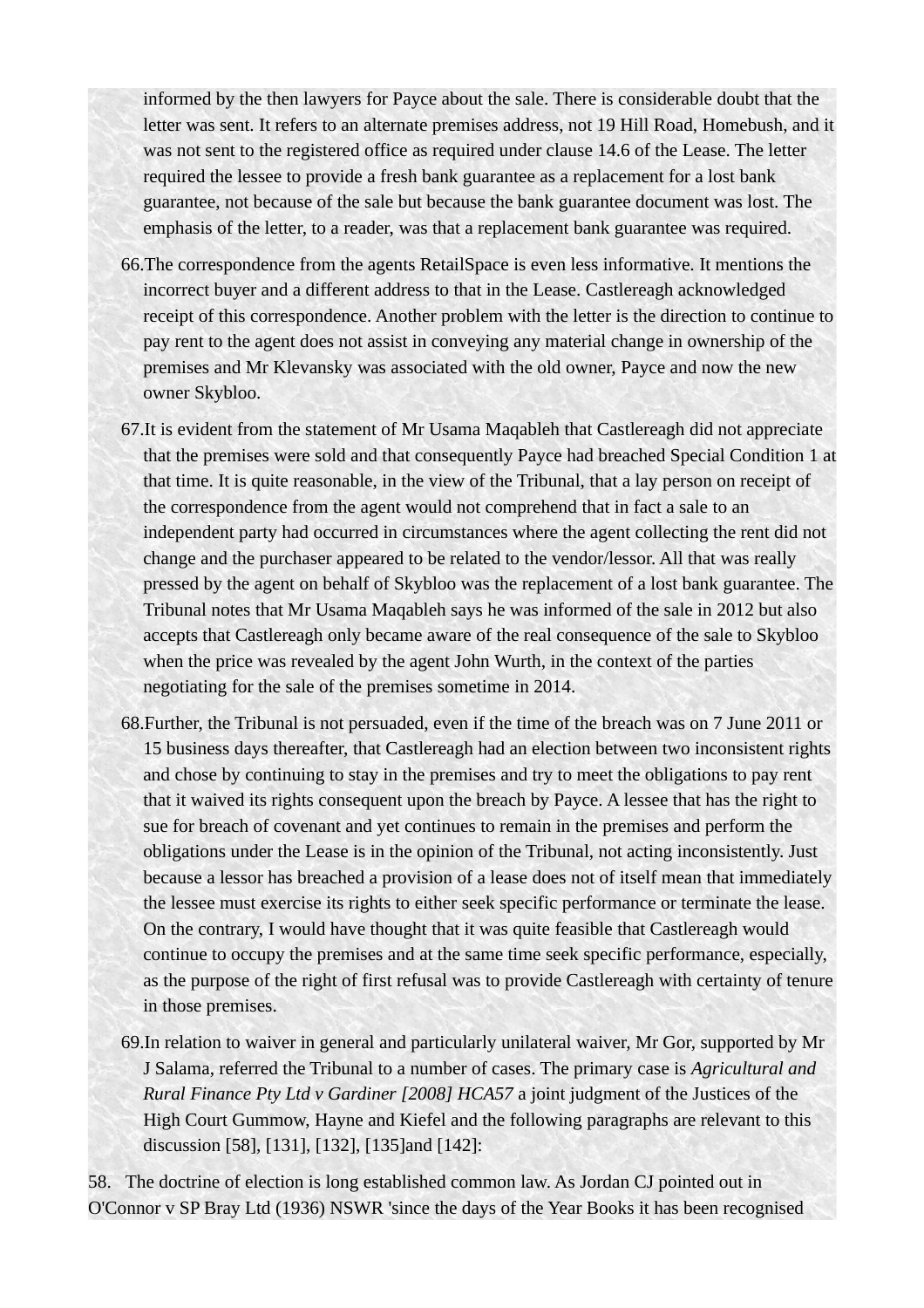that you cannot have the egg and the halfpenny too' if, then something happens which gives rise to the existence of two alternative rights, and one of those rights is satisfied, the other is no longer available. A breach of contract by one party always gives the other party a right to recover damages for the breach. If serious, the breach will give the innocent party the right to treat the contract as at an end. But the innocent party need not accept the repudiatory breach and avoid the contract; the innocent party may choose to insist upon further performance.

131. Against unilateral 'waiver': To determine the ambit of any freestanding of unilateral legal principle of 'waiver', it is important to notice the conflicting views expressed, both in this court and by respective commentators.

132. In Verwayen [1990] 170CLR 394 Mason CJ took a very narrow view of 'waiver'. He did not accept that one party to an agreement could unilaterally waive its legal rights so that the contract would become unenforceable (absent estoppel or election, if that party related to change its mind [165]):

…generally speaking … an existing legal right is not destroyed by mere waiver in the sense of an express or implied intimation with the person in whom the right is vested does not intend to enforce it. In these cases, unless consideration is present, something of the nature of an election or an estoppel.

135. This also appears to be the preferred position of Dr Seddon and Associate Prof Ellinghaus in their much respected Australian edition of Cheshire and Fifoot's Law of Contract 9th Aus ed (2008) at 90-91.

As with any promise, there are only three ways in which it can be legally enforceable: by contract, deed or estoppel. Therefore it is incorrect to assert that, by itself, non-enforcement of a contractual right, or even a positive promise not to enforce the right, amounts to a waiver in the sense of being precluded from enforcing that right. Only if the limitation period has expired is it correct to say the right has been given up (in the absence of contract, deed or estoppel), and, even then, it is still substantively in existence.

142. Nevertheless in Glencore Potter LJ delivering the reasons of the Court pressed the modern conceptualisations of 'waiver' a little further [paragraph 64].

Broadly speaking, there are two types of wavier strictly so called: unilateral waiver and waiver by election. Unilateral waiver arises where X alone has the benefit of a particular clause of a contract and decides unilaterally not to exercise the right or to forego the benefit conferred by that particular clause … in such a case, X may expressly or by his conduct suggest that Y need not perform an obligation under the contract, no question of an election by X between two remedies or courses of action being involved. Waiver by election on the other hand is concerned with the reaction of X when faced with conduct by Y, or a particular factual situation which has arisen, which entitles X to exercise or refrain from exercising a particular right to the prejudice of Y. Both types of waiver may be distinguished from estoppel. The former looks principally to the position and conduct of the person who is said to have waived his rights. The latter looks chiefly at the position of the person relying on the estoppel. In waiver by election, unlike estoppel, it is not necessary to demonstrate that Y has acted in reliance upon X's representation.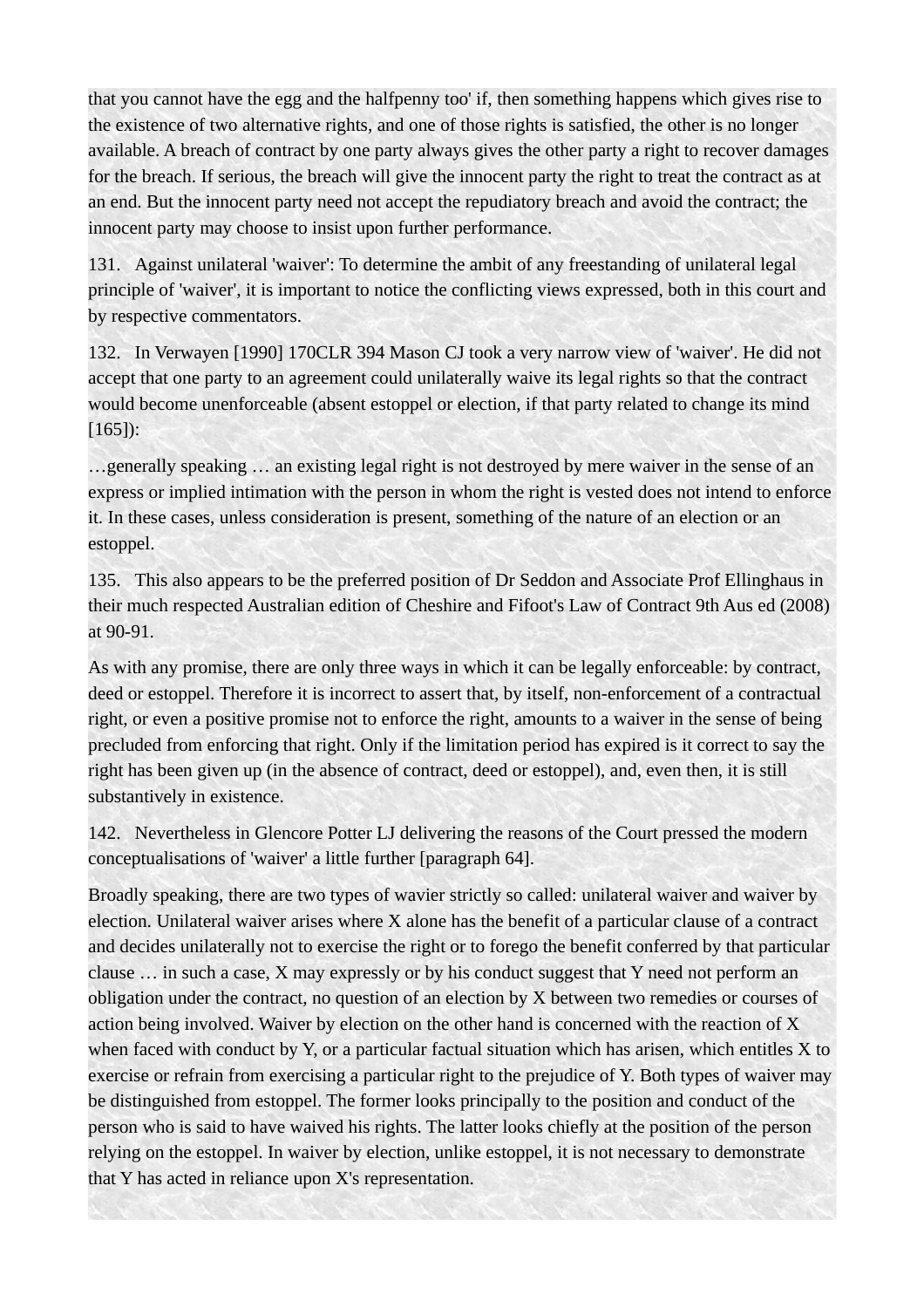70.The High Court summarised its understanding of the doctrine of waiver as follows at [145]:

145. However, for the doctrine of waiver to find a sure footing amongst the categories of legal relief, the circumstances of the waiver must be clear in the first place. To be binding, the parties must be subject to no relevant disability or disadvantage. Further, as to the parties to, and the circumstances of, the waiver, the facts must be such that it would be manifestly unfair for the party which had earlier waived its legal rights later to adopt an inconsistent position and to seek to enforce them. Cases of estoppel and binding election are the clearest examples of such a manifest unfairness. However, I would accept a residual category of manifest unfairness at common law that is distinct from estoppel and election. The law will provide relief by upholding a waiver in circumstances were not to do so would be manifestly unfair to the beneficiary of the waiver.

And the High Court then determined that a waiver was not established on the evidence.

- 71.However, The Tribunal is not satisfied that the application of these cases supports the submissions of the first and second respondents. Each case obviously ultimately turns on its own facts and evidence. As noted, even in *Agricultural and Rural Finance Pty Ltd v Gardiner*, the High Court found no waiver. In the present case it cannot be said that Castlereagh decided not to exercise a right. There is no evidence for this, there is only a question of delay. Further, there is no clear unequivocal representation by word and none by conduct that would allow Payce and Skybloo to understand that the right to sue was abandoned by Castlereagh. The Tribunal finds there is no estoppel as there is no prejudice to the respondents - where have the respondents altered their respective positions because of the alleged inaction by Castlereagh? The Tribunal could find no evidence that it would be manifestly unfair to the respondents to hold the inaction of the applicant to pursue its rights consequent upon the breach as not constituting waiver.
- 72.Furthermore, the Tribunal is of the view that clause 14.3(c) of the Lease is determinative of the issue. The parties had concluded in a written agreement, namely the Lease, that any right arising upon a default is not waived by a failure to exercise or a delay in exercising that right. This is the case here in that Castlereagh delayed exercising its right to sue for breach of Special Condition 1. In these circumstance there is no waiver by Castlereagh. The only issue to be determined is whether Castlereagh commenced its claim within the time it requires for the Tribunal to exercise its discretion under s71B of RLA.
- 73.The Tribunal notes the evidence from Mr Klevansky that he says that when he executed the Agreement for Lease and the Contract he did not read these documents and did not appreciate that a right of first refusal was granted to the applicant. Presumably Mr Klevansky is a busy person and did not have the time to read them. In fact he says he relied on his professional advisors, but then only required of them limited and general advice. However, the respondents in the submissions from their respective Counsel ask the Tribunal to determine that the applicant after receiving the correspondence from the agent (and possibly from the lawyers for Payce) that the premises were sold had an immediate right of election that had to be exercised and the failure to do so constituted a waiver of this right. The Tribunal is prepared to grant to the applicant the same commercial reality that operated around Mr Klevansky that it is excusable to not read or comprehend the substance of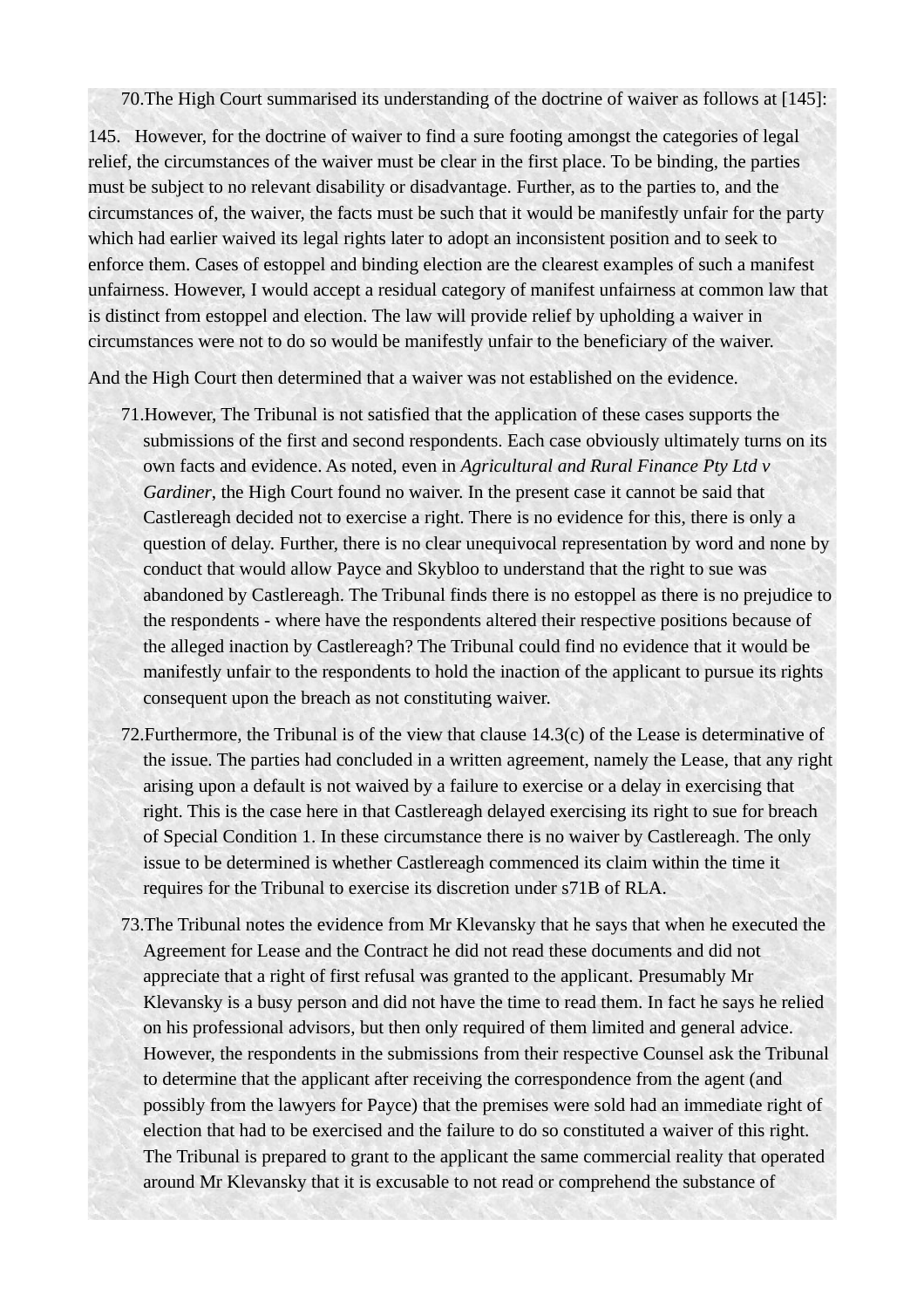documents or communication and such failure to comprehend the significance of what is being told to you does not constitute a waiver of any right.

- 74.As noted, the Tribunal is not persuaded that Castlereagh knew at the time of the breach of Special Condition 1 that it had a right to seek enforcement of the right of first refusal. The attainment of such knowledge from Payce and Skybloo is very unsatisfactory, to say the least. Using the test propounded by Mr Gor for unilateral waiver, the Tribunal holds that no reasonable person in the position of the directors of Castlereagh would have understood that a sale had taken place, all that seemed to have occurred is perhaps an internal change of lessor and the need for a new bank guarantee. The actual time when the directors became aware is sometime in 2012 and more probably in 2014 when the price was revealed. However, the 2012 date is sufficient to allow the Application for Original Decision to be filed in time.
- 75.If the Tribunal is incorrect in its assessment of when Castlereagh first became aware of the breach of Special Condition 1, then the Tribunal will consider the application by the applicant to exercise its discretion under s71B(3).
- 76.As acknowledged, Castlereagh, pursuant to s7B(3)(c) must satisfy the Tribunal that it is just and reasonable to allow the filing out of the 3 year period. As stated in Polylux at [44]:

the primary test for determination as to whether or not an extension of time should be granted is whether there can be a fair trial of the issues between the parties… in other words, whether there is prejudice to be suffered by the defendant if the extension is granted.

- 77.As noted, the parties have been in dispute and litigation about the Lease for some 3 years at least. The facts of this dispute are fully known to the parties. I can see no prejudice to the respondents. Mr Gor mentions justice delayed is justice denied. However, while there might be delay it is not the situation that this dispute has arisen suddenly, it has been the contention of Castlereagh for many years that it wanted to remain in the premises. Further, it is not just Payce that overlooked the rights in Special Condition 1, Skybloo also did so. The unsatisfactory circumstances surrounding the giving of formal and proper notice to Castlereagh of the sale also suggests to the Tribunal to exercise its discretion.
- 78.A further submission was made by the respondents to the effect the Tribunal should not grant the extension because it would be futile for Castlereagh to proceed as at the time of the sale, Castlereagh was constantly in arrears of rent and did not have the capacity to pay for the premises, even if offered. No real evidence was led on this point and the Tribunal was asked to draw the necessary inference. The Tribunal does not accept the proposition put that just because a party is in arrears of rent means that it did not have the capacity to borrow money in order to secure the purchase of the premises if offered.
- 79.The Tribunal is satisfied that it is just and reasonable to allow Castlereagh to lodge its retail tenancy claim in these proceedings.
- 80.The Tribunal orders:
- 1. Castlereagh can lodge its retail tenancy claim in these proceedings notwithstanding it is more than 3 years after the liability or obligation that is the subject of the claim arose.